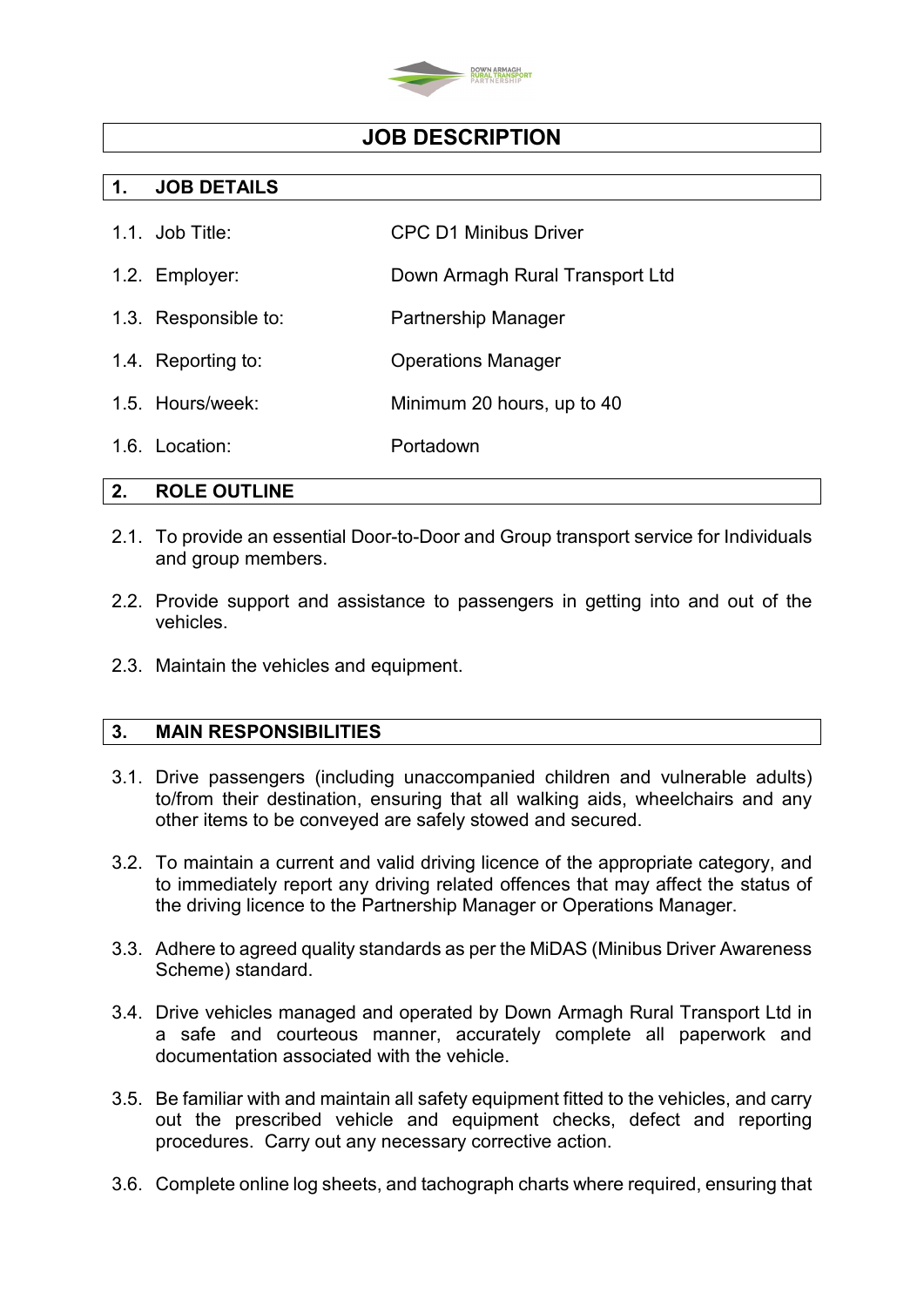

accurate records of all journeys undertaken are recorded.

- 3.7. To maintain all fleet vehicles in a clean and tidy state, internally and externally, on a regular basis including daily and weekly checks.
- 3.8. Record and report any details of accidents or mishaps, however minor, to the Operations Manager – or as soon as reasonably practicable, including all possible driving offences; such as, but not restricted to, speeding or parking infringements.
- 3.9. Report any comments or complaints from passengers to the Partnership Manager or Operations Manager.
- 3.10. Participate in all mandatory training programmes and in the delivery and training of other drivers to MIDAS standards (Minibus Driver Awareness Scheme).
- 3.11.Carry out the role of driver in a helpful, caring and confident manner within the aims, objectives and values of Down Armagh Rural Transport Ltd.
- 3.12.Be self-motivated and sensitive to the needs and wishes of the passengers and staff of Down Armagh Rural Transport Ltd.

#### **4. GENERAL**

- 4.1. Employees shall carry out their duties with full regard to the organisations Policies and Procedures, as laid out in the Staff & Members Handbook.
- 4.2. Ensure that all information received, whether verbal or written, concerning passengers is treated in the strictest confidence, and that all such information held is regulated and controlled in a similar manner.
- 4.3. To act at all times with due regard to the organisations Health and Safety Policies and related Codes of Practice.
- 4.4. Attend and participate in training and/or development events from time to time, as required to update on relevant policies and procedures.
- 4.5. Drivers are to wear, and maintain in a tidy manner, the Down Armagh Rural Transport Ltd issued uniform including Identity Badges where issued.
- 4.6. Employees are not to expect, or to solicit, payment in cash or kind, nor gifts from passengers.
- 4.7. In addition to the duties and responsibilities listed above, employees may be required to perform other duties assigned by the Manager or Operations Manager from time to time. However such 'other duties' must be reasonable in relation to the employees' skills, abilities and status.